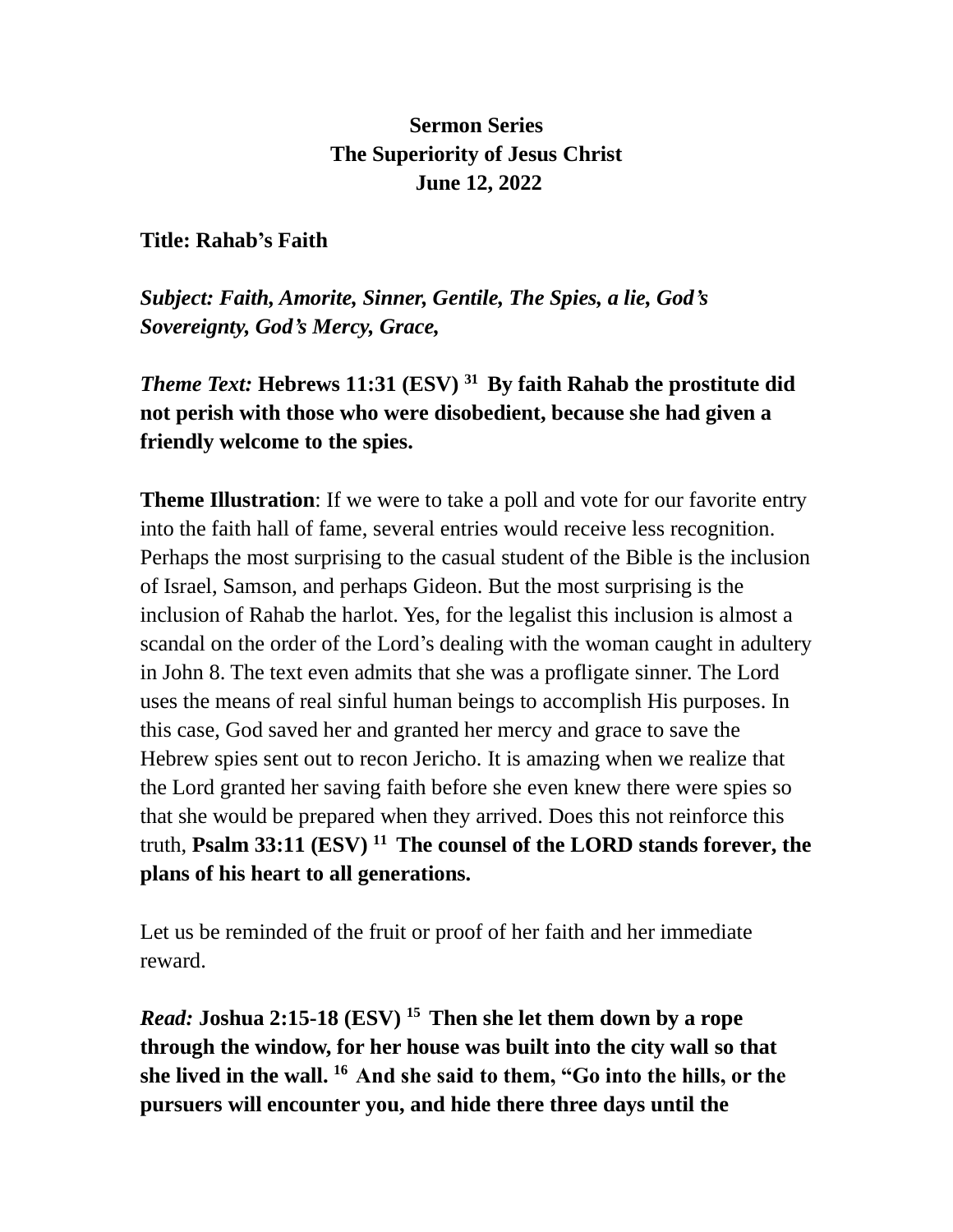**pursuers have returned. Then afterward you may go your way." <sup>17</sup>The men said to her, "We will be guiltless with respect to this oath of yours that you have made us swear. <sup>18</sup>Behold, when we come into the land, you shall tie this scarlet cord in the window through which you let us down, and you shall gather into your house your father and mother, your brothers, and all your father's household.**

**Introduction:** In previous verses, the author has taken pains to demonstrate how the patriarchs were honored by God solely on the account of their faith. Now we come to an unexpected example of faith from an alien woman, belonging to an accursed race dating to the time of Noah, who was adopted into God's covenant people. This demonstrates that God is no respecter of persons. No human being regardless of their exalted status is of no account before God unless they have faith. On the other hand, those who are counted worthless in the eyes of man are by faith promised a place in the presence of God.

Rahab was a Canaanite and thus by nature excluded from God's people. She is for us a prototype of God's inclusion of Gentiles into His royal family. Under the new covenant. Rahab and Ruth demonstrate God's redemptive purpose was not confined to the Jews or a singular people alone.

Rahab's salvation is an important demonstration of the sovereignty of God. She was not only Gentile but an Amorite woman, which in general was a people devoted to destruction. This is also a stellar example of God's selfdeclaration in **Romans 9:18 (ESV) <sup>18</sup>So then he has mercy on whomever he wills, and he hardens whomever he wills.** God singled her out for His redemptive purposes. We will hear no complaints from Rahab who most assuredly realized that God saved her to use as a means of the safe harbor for the spies.

We see the cleansing power of divine grace and sending her out for His saving grace. The unmerited favor of God shone forth like the midday sun. We also witness the working of God's power in her regeneration. The Lord regenerates, whom He wills, the objects of His mercy and grace.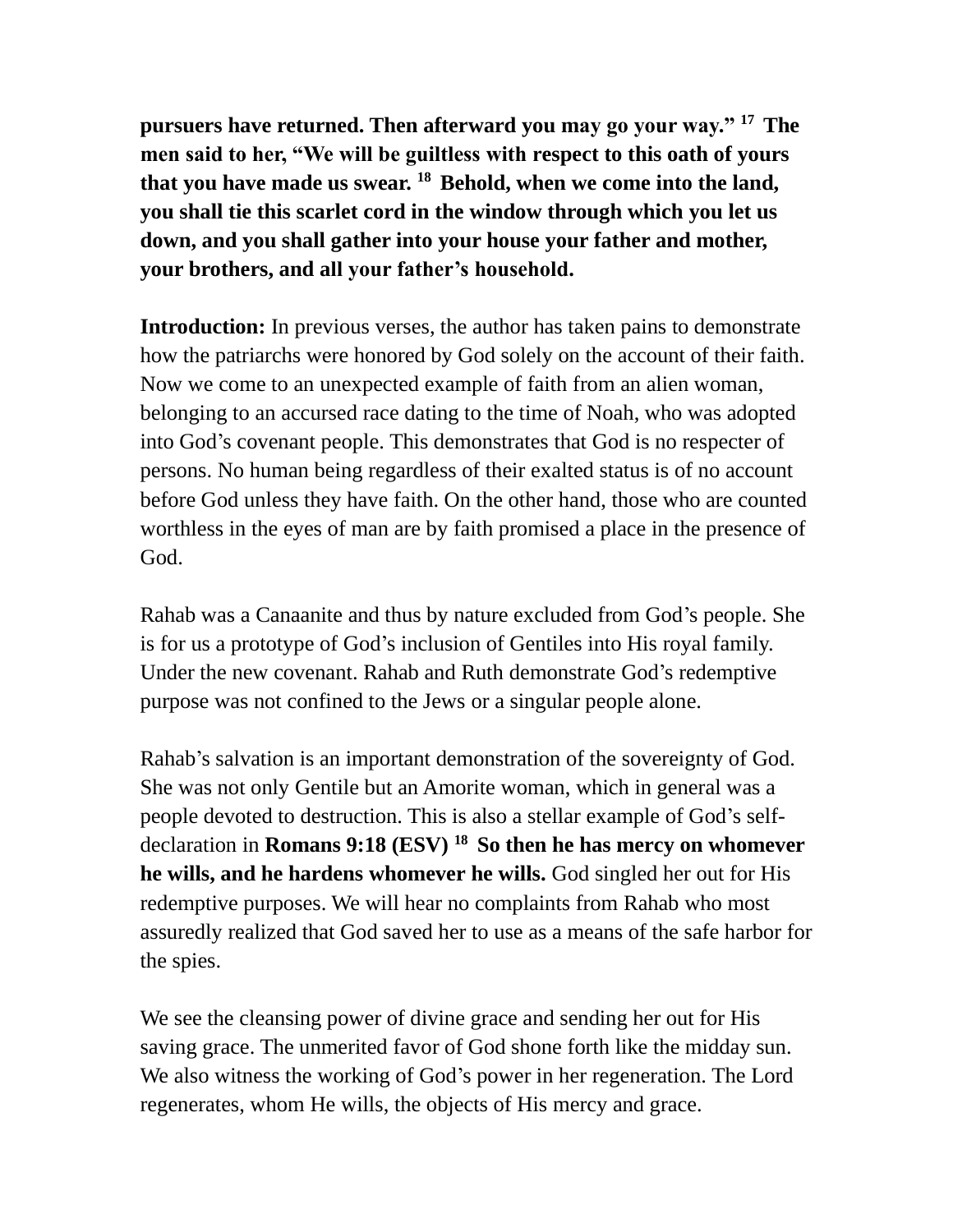Rahab was a recipient of regeneration wrought entirely devoid of any additional means of grace that were given to the Jews. She had no scripture to read. She had no sacrifices, no tabernacle, no feast days, and no profits to speak to her. Yet she was quickened to a new heart solely through the grace, mercy, and power of God. And as I said before, this woman is regenerated even before the spies came to her house. The Lord knows who is His. The same God who sent Ananias to the street called straight to deliver Saul from blindness and guided the spies to the house of Rahab.

*Transition: I would like to examine three characteristics of Rahab's faith. Let's review:*

## **1. The Nature of Her Faith: Hebrews 11:31 (ESV) <sup>31</sup>By faith Rahab the prostitute did not perish with those who were disobedient, because she had given a friendly welcome to the spies.**

I have already spoken of some of the aspects concerning the nature of her faith. The question you might ask is that I thought faith comes by hearing and hearing by the word of Christ, Romans 10:17.in her case, faith was imparted by a sovereign act of the spirit of God, then it is nourished by the word. Rahab's words in Joshua 2:8 – 9 are a statement of her faith. How could she say that I know the Lord has given you this land? Quickened by the Spirit, faith was granted to her so that when she heard the reports of God's works that reached her ears, she responded. She took the reports that were coming to her as the words of God. Her response is validated by **James 2:17 (ESV) <sup>17</sup>So also faith by itself, if it does not have works, is dead.** By receiving the spies, she made it clear that her heart was with the people of God. She welcomed them into our home and made provisions for their safety.

Her faith was singular among the residents of Jericho. To act on your faith is difficult when you are the only one believing. She stood alone. This faith set her apart from her pagan neighbors. Her faith was a sanctifying faith.

**Transition:** Let us now examine: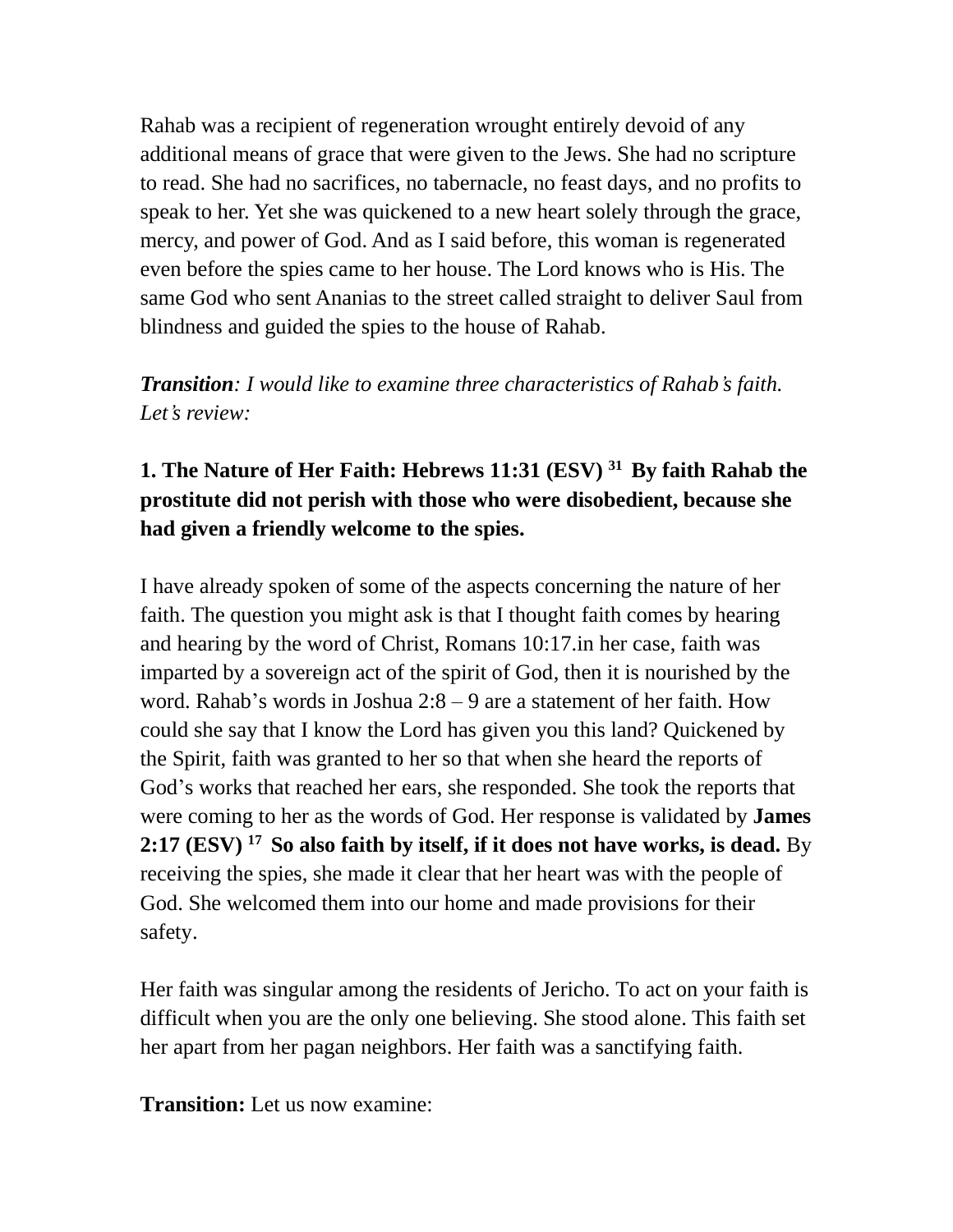## **2. The Confession of Her Faith: Joshua 2:11 (ESV) <sup>11</sup>And as soon as we heard it, our hearts melted, and there was no spirit left in any man because of you, for the LORD your God, he is God in the heavens above and on the earth beneath.**

And declares that real faith results in a confession of faith. We see this in our text. Remember, her faith also resulted in her placing the scarlet cord in her window. She was publicly displaying her colors. It is the nature of true faith to declare itself before men. Our Lord placed importance on our confession, **Matthew 10:33 (ESV) <sup>33</sup>but whoever denies me before men, I also will deny before my Father who is in heaven.**

Her faith resulted in her boldness to ask the spies to grant her the safety of herself and her family. Her faith request demonstrated that she believed God would show her mercy. He who is merciful responded to her faith by saving her entire household. She believed when she was told our whole family must shelter with her in the same house which revealed the scarlet cord.

**Transition:** Lastly, we see:

**3. The Imperfection of Her Faith: Joshua 2:4-5 (ESV) <sup>4</sup>But the woman had taken the two men and hidden them. And she said, "True, the men came to me, but I did not know where they were from. <sup>5</sup>And when the gate was about to be closed at dark, the men went out. I do not know where the men went. Pursue them quickly, for you will overtake them."**

In our text, it is plain to see the imperfection of Rahab's faith. The king of Jericho inquired of Rahab as to where the spies went. Fearful of her and her family's safety she lied to him. She lied, pretending to be ignorant of the spy's whereabouts. We tend to give Rahab a pass on this lie because she's protecting her family.

The Lord is gracious to pass by many of the sins of His children, when He sees an upright heart and a desire to obey, **Psalm 130:3 (ESV) <sup>3</sup>If you, O LORD, should mark iniquities, O Lord, who could stand?** This, of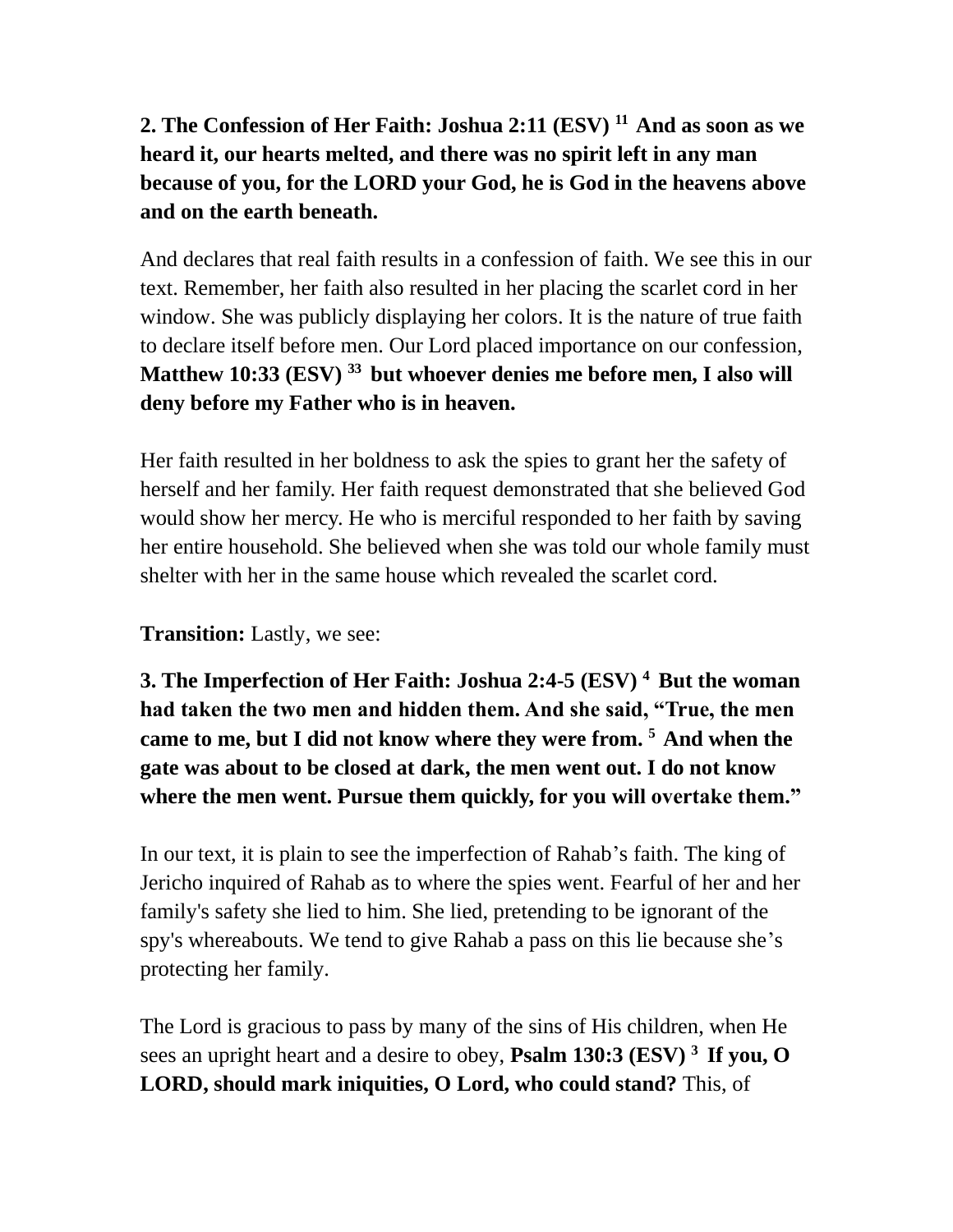course, is not given to us for our imitation but our peace and confession of sin. Rahab did believe what the spies told her was going to happen to the city and she complied with the spy's demand, despite the possible great danger to her and her family if what they told her did not come to pass. She believed the words of the spies were the words of the Lord. Her faith, however imperfect put her trust in God rather than in her own devices. To the eye of unbelief, she put herself at great personal risk. To the eye of faith, however, it's never wrong to place yourself in God's hands. Her reward is described in **Joshua 6:22-23 (ESV) <sup>22</sup>But to the two men who had spied out the land, Joshua said, "Go into the prostitute's house and bring out from there the woman and all who belong to her, as you swore to her." <sup>23</sup> So the young men who had been spies went in and brought out Rahab and her father and mother and brothers and all who belonged to her. And they brought all her relatives and put them outside the camp of Israel.**

Her reward was deliverance from the wrath of God and of man and inclusion in the company of Israel.

**Conclusion:** Rahab and her whole family were spared in the burning of Jericho. This is a prototypical example of sinners who repent of their sins and place their trust in Jesus Christ. Jericho represents God's wrath on the world. The question is do you have a scarlet cord in your heart? As our text declares she now dwelt in the safety of God's people.

In Romans 11. The apostle Paul speaks of wild olive branches being grafted into a cultivated olive tree. The cultivated tree was Israel. The wild olive branches on the Gentiles. Rahab has been grafted into Israel and the people of God. We who have been thus grafted in. Take comfort in the account of Rahab. Our destiny is not determined by how we start, but by how we finish.

As we know, she became an honored woman, the mother of Boaz, David's grandmother. In Matthew one. She is recorded as an inset as an ancestor of the Savior. From the depth of sin and shame did sovereign grace deliver this woman to the height of honor and dignity. She did not live to see herself,